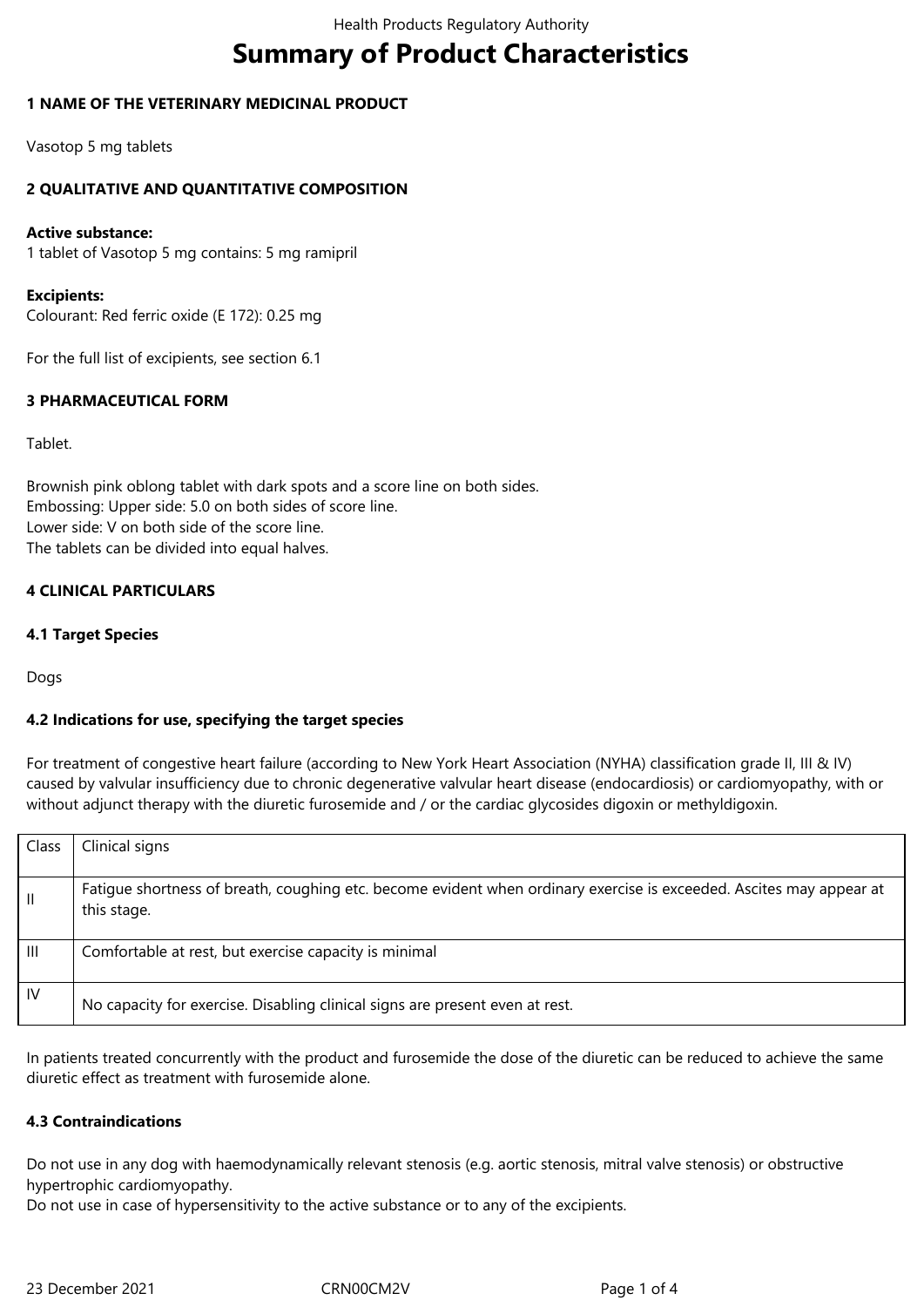# **4.4 Special warnings for each target species**

None.

# **4.5 Special precautions for use**

# **Special precautions for use in animals**

If signs of apathy or ataxia (potential signs of hypotension) occur during treatment with the product, the drug should be discontinued and treatment resumed at 50% of the original dose once symptoms have subsided.

The use of ACE inhibitors in dogs with hypovolaemia/dehydration (e.g. as a result of diuretic treatment, vomiting or diarrhoea) can lead to acute hypotension. In such cases the fluid and electrolyte balance should be restored immediately and treatment with this product suspended until it has been stabilised.

In patients at risk of hypovolaemia the product should be introduced gradually over one week (starting with half the normal dose).

1 - 2 days before and after commencement of treatment with ACE inhibitors the patient's hydration status and renal function should be checked. This is also necessary after the Vasotop dose has been increased or if a diuretic is given concurrently. Use according to the benefit/risk assessment in dogs with renal and hepatic failures.

In dogs with kidney problems renal function should be monitored during therapy with the product.

# **Special precautions to be taken by the person administering the veterinary medicinal product to animals**

Wash hands after use. In case of accidental ingestion seek immediately medical advice and show the package leaflet or the label to the physician.

# **4.6 Adverse reactions (frequency and seriousness)**

At the start of treatment with ACE inhibitors or after a dosage increase, reduced blood pressure can occur in rare cases, which may manifest itself by fatigue, lethargy or ataxia. In such cases treatment should be discontinued until the patient's condition has returned to normal and then resumed with 50% of the original dose. As high doses of diuretics can also lead to a fall in blood pressure, the concurrent administration of diuretics in the early phase of treatment with ACE inhibitors should be avoided in these patients.

The frequency of adverse reactions is defined using the following convention:

- very common (more than 1 in 10 animals treated displaying adverse reaction(s))
- common (more than 1 but less than 10 animals in 100 animals treated)
- uncommon (more than 1 but less than 10 animals in 1,000 animals treated)
- rare (more than 1 but less than 10 animals in 10,000 animals treated)
- very rare (less than 1 animal in 10,000 animals treated, including isolated reports).

# **4.7 Use during pregnancy, lactation or lay**

As no data are available on the use of Vasotop during pregnancy and lactation, the product should not be used in pregnant and lactating bitches.

# **4.8 Interaction with other medicinal products and other forms of interactions**

Both diuretics and a low-sodium diet potentiate the action of ACE inhibitors by activating the renin-angiotensin-aldosterone system (RAAS). Large doses of diuretics and a low-sodium diet should therefore be avoided during treatment with ACE inhibitors in order to prevent hypotension (with symptoms such as apathy, ataxia and more rarely syncope or acute renal failure). The concomitant administration of potassium or potassium-sparing diuretics should be avoided because of the risk of hyperkalaemia.

# **4.9 Amounts to be administered and administration route**

The therapeutic dose in the dog is a single daily oral administration of 0.125 mg ramipril per kg bodyweight (1 tablet Vasotop 5 mg per 40 kg bodyweight).

To ensure accurate dosing, each individual should be carefully weighed before calculating the dose.

Treatment should always be started with this lowest recommended dose. The dose should only be increased if the animal does not respond to the recommended initial dosage of 0.125 mg ramipril per kg bodyweight.

Depending on the severity of the pulmonary congestion in patients with cough or pulmonary oedema, the dose may be increased after 2 weeks to 0.25 mg ramipril per kg BW and day.

23 December 2021 CRN00CM2V Page 2 of 4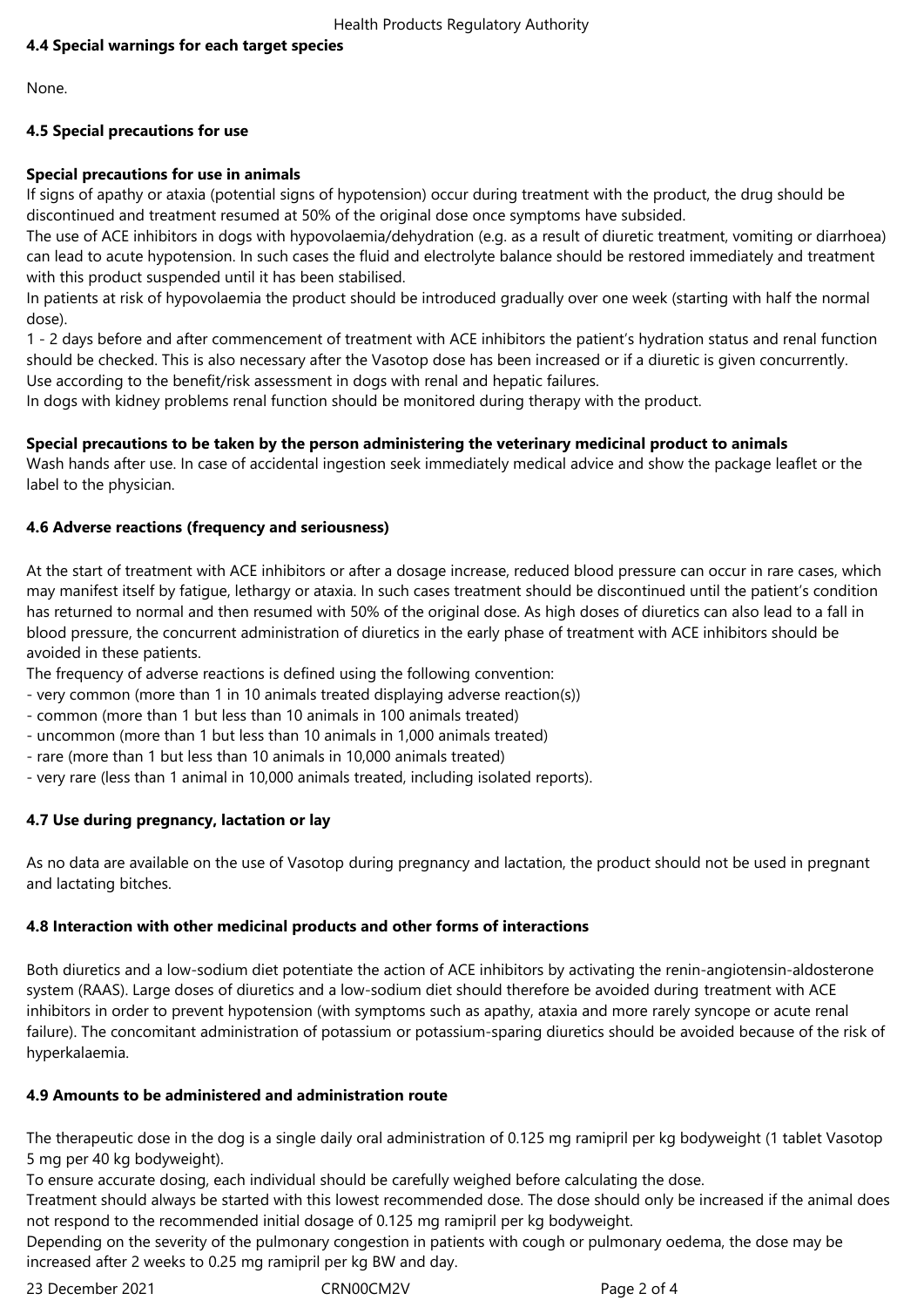#### Health Products Regulatory Authority **4.10 Overdose (symptoms, emergency procedures, antidotes), if necessary**

Oral doses of up to 2.5 mg ramipril per kg bodyweight (10-times the recommended highest dose) have been well tolerated in healthy young dogs.

Hypotension may occur as a symptom of overdose with signs of apathy and ataxia.

# **4.11 Withdrawal period(s)**

Not applicable

# **5 PHARMACOLOGICAL or IMMUNOLOGICAL PROPERTIES**

Pharmacotherapeutic group: ACE Inhibitors ATC vet code: QC 09 AA 05

# **5.1 Pharmacodynamic properties**

Ramipril is hydrolysed by esterases in the liver to its active metabolite ramiprilate. Ramiprilate inhibits the enzyme dipeptidylcarboxypeptidase I, also called angiotensin-converting enzyme (ACE). This enzyme catalyses the conversion of angiotensin I to angiotensin II in the blood plasma and endothelia and the breakdown of bradykinin. As angiotensin II has a potent vasoconstrictive action, while bradykinin is a vasodilator, the reduced formation of angiotensin II and the inhibition of bradykinin breakdown lead to vasodilation.

In addition, plasma angiotensin II causes the release of aldosterone (in the renin-angiotensin-aldosterone system - RAAS). Ramiprilate therefore also reduces the secretion of aldosterone. This leads to an increase in the serum potassium concentration.

The inhibition of tissue ACE causes a reduction of local angiotensin II, especially in the heart, and enhances the action of bradykinin. Angiotensin II induces cell division in smooth muscle, while bradykinin causes a local increase in prostacyclins (PGI2) and NO, which in turn inhibit the proliferation of smooth muscle. These two synergistic effects of local ACE inhibition are synonymous with a reduction of myotropic factors and lead to a marked reduction in the proliferation of smooth muscle cells in cardiac muscle and blood vessels. Ramipril thus prevents or substantially reduces myogenic hypertrophy in congestive heart failure (CHF) and leads to a reduction in peripheral resistance.

The plasma ACE activity was measured as a criterion of the pharmacodynamic action of ramipril. Following oral administration of the drug a rapid and significant inhibition of this activity occurs, which then gradually rises again during the interval between doses, eventually returning to 50 % of the baseline value at 24 hours post administration.

Treatment with ramipril improves the haemodynamic status of patients with congestive heart failure, the associated symptoms and the prognosis. In addition, ramipril reduces the mortality rate in patients with persistent or transient heart failure following an acute myocardial infarction (man, dog).

# **5.2 Pharmacokinetic particulars**

Ramipril is rapidly absorbed in the gastrointestinal tract after oral administration and hydrolysed in the liver to the active metabolite ramiprilate. The relative bioavailability of the different tablets was documented and ranged from 87.9 to 97.7%. Metabolism studies in dogs with <sup>14</sup>C-labelled ramipril show that the active substance is distributed rapidly and extensively into the various tissues.

Following oral administration of 0.25 mg/kg BW ramipril to dogs, maximum ramiprilate concentrations occur on average after 1.2 hours (tablet). The mean of these peak concentrations is 18.1 ng/ml (tablet). No cumulative effects were observed.

# **6 PHARMACEUTICAL PARTICULARS**

# **6.1 List of excipients**

23 December 2021 CRN00CM2V Page 3 of 4 Hydroxypropylmethylcellulose Pregelatinised starch Microcrystalline cellulose Sodium stearyl fumarate Red ferric oxide (E172) Artificial powdered beef flavour Silica colloidal anhydrous